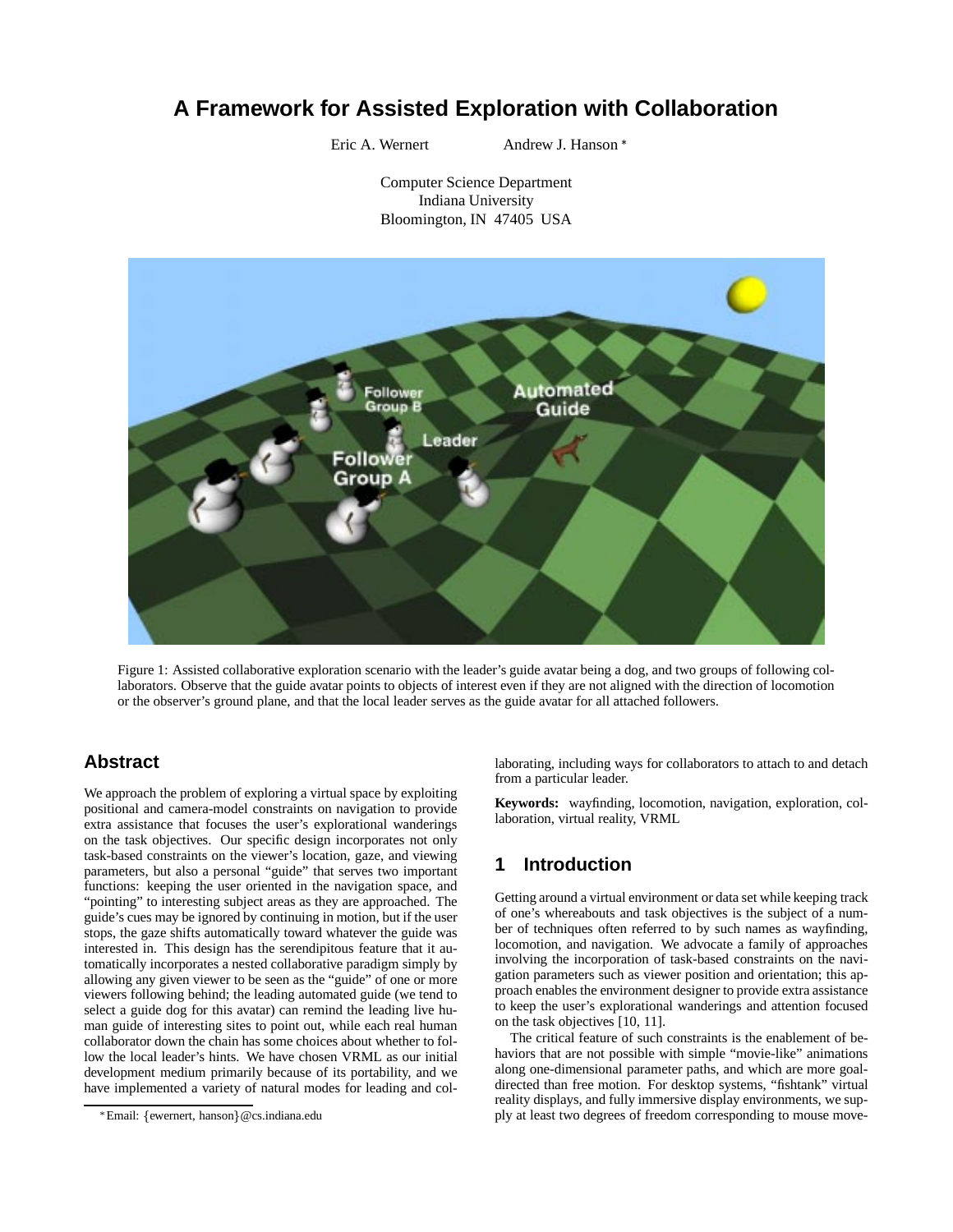ments or horizontal controller movements, plus a variety of options for controlling the gaze direction of the user's navigation frame. The same general theoretical structure naturally includes other layers of interpolatable state variables such as points of interest, spotlights, fog, "gravitational" attraction to critical positions, and variable controller sensitivity.

We address a number of issues relevant to collaboration, which has the dual goals of facilitating information and viewpoint sharing while promoting individual exploration and the development of conceptual models. For example, by forcing collaborating avatars to adhere to the constraint manifold while following one of several rules for attaching oneself to a leader, we avoid some frequent problems such as losing your tour group or crashing through the scenery while trying to catch up with the leader.

Previous work in this area ranges widely in its objectives. Methods that intelligently focus on particular scene points include Mackinlay et al. [15], while Phillips et al. [20] construct constraintbased camera placement, and more general control systems are treated by Ware and Osborne [27] and Drucker et al. [6]. Robinett and Holloway [22] employ constraints in view selection, while expert knowledge is utilized by Billinghurst and Savage [1]; wayfinding strategies in general are analyzed in Darken and Sibert [5], while viewpoint control and locomotion in immersive environments have been studied by Bowman, et al., [2, 3]. Other work by Ware and Fleet [26] focuses on the nature of "flying" modes of navigation, and Pierce et al. [21] observe the manner in which image plane interaction can be exploited for getting around the scene. An exhaustive analysis of usability characteristics, including navigation methods, has been undertaken in a report by Gabbard and Hix [8].

Very recent work includes, for example, user studies showing the advantage of a hierarchy of usability methods in virtual reality by Hix, et al. [14], who conclude that "*navigation* . . . in a virtual world . . . profoundly affects all other user tasks." They also compare exocentric viewing to egocentric viewing, and perform experiments on the tradeoffs between providing user control of many degrees of freedom versus less control but more convenience. The results support the general philosophy of our system designs, which emphasize situations where constraints enabling convenience and efficiency seem to outweigh the freedom of detailed control, although experts may choose to alternate between full freedom and assisted modes.

The behavior of groups of collaborators and the nature of leadership in shared virtual environments were studied by Steed et al. [25, 24], who found that, if only one collaborator was immersed, that person tended to lead, and that a sense of being in the same place aided collaborative performance. Related issues such as the effects of network bandwidth on collaborative tasks in virtual reality are treated, e.g., in Park and Kenyon [19], while Wartell, et al. [28] have dealt with the challenging problem of integrating navigation tasks with a large range of scales.

## **2 Concepts**

The critical issues addressed here include the following:

 **Using constraints to implement assisted exploration.** One way to view constrained navigation is as a generalization of a conventional animation. An MPEG file, QuickTime movie, or videotape has the property that each camera position in the animation has a unique precedent and a unique antecedent, so the exploration of the environment is characterized by a 1D constraint manifold parameterized, say, by  $t$ , with a viewpoint  $x(t)$  and camera model preselected at each parameter value t. By playing the animation backward and forward at various speeds, one explores the space of viewpoints preordained by the director of the animation, but has no feeling of free

motion or ego-determined control. We assert that by adding one or more degrees of freedom to the animation concept, the feeling of ego-determined control returns even though the designer — the director of the generalized animation — can in fact continue to impose substantial control so the viewer is invisibly assisted in exploring the space according to the designer's choices. Constrained navigation implements the designer's conception of what a viewer is supposed to see and learn while giving the exploration a feeling of freedom and self-discovery.

- **Benefits of Constraints.** When the viewer is given complete navigational freedom, he or she becomes in effect the director of a film with no script. Without constrained navigation, the best a designer can do is to make the important objects stand out and prevent the viewer from running into things; but even this simple assistance can be very expensive to implement with traditional methods. The application of constraints to assisted exploration, in contrast, can do away with such headaches as collision detection and the associated expense entirely simply by restricting the guide manifold to unoccupied subsets of the domain. The viewer is provided with a self-guided script, and need not worry about getting into or mistakenly focusing on unimportant scene areas.
- **Locomotion merged with assisted focus on interest points.** We explore methods for single users to traverse a constrained space with two principal modes of gaze control. The case most like a standard animation has the viewer's gaze predetermined at each position, so the viewer controls the position in parameter space but not the direction of viewing. One variation permits a family of prestored gaze directions that may depend on the direction of motion. To provide an additional sense of control while preserving context, we also can prestore the heads-up direction only, and use the remaining freedom to choose the direction of viewing to be the direction of motion, as though driving a vehicle over a terrain that determines heads-up. We then supply a separate indicator (typically provided by an automated guide avatar) that points towards the object of interest at each point (or the selected direction out of a family of directions keyed to the motion direction); if this hint interests the user, the user can stop moving and the gaze will be turned toward the interest point. With additional controller degrees of freedom, one can pivot the gaze at will while continuing to travel in a different direction, like looking out the side window of a car.
- **Gaze interpolation and sense of orientation.** There are a variety of choices to make when the user stops moving, and when the user resumes motion. First, the gaze can be constrained to the plane perpendicular to the heads-up direction and rotated in the general direction of the interest point, but typically not looking directly at it. A second choice is to interpolate the gaze from the current traveling direction to the actual interest point, wherever it may be; this has some advantages for off-track points, but can be more disorienting. Finally, when motion resumes, we can either swing *back* to the remembered prior vehicle orientation, *or* we can force the vehicle to start moving in the direction of the current gaze (which is towards the current interest point).
- **Guide avatars as navigational assistants.** Our experience is that individual navigators require additional help from an automated assistant to help point out where they should be looking. A simple model for this is walking a dog; the user holding the leash in principle chooses the route, where to turn, what roads to cross, but the dog may be continually pointing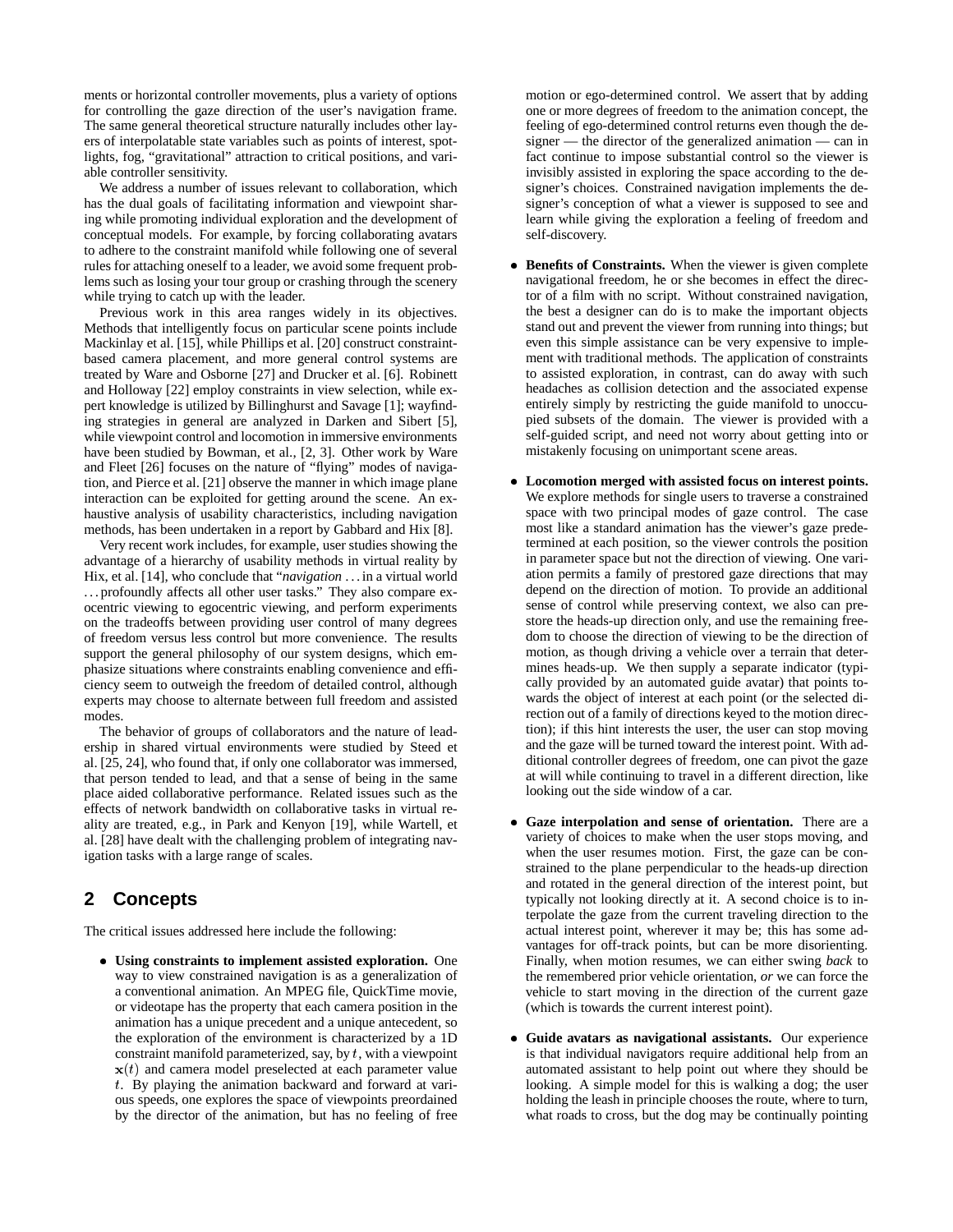its nose in various directions and tugging away at the leash "suggesting" alternative choices. While the user has absolute control of which sidewalk networks to traverse (i.e., the freedom permitted in the guide manifold), the dog's more sensitive perceptions can lead to explorations in directions the leash-holder would not have thought to go. It is thus up to the designer of this multiple-degree-of-freedom movie to suggest task-effective exploration directions and provide them to the automated guide.

- **Collaborative tools for assisted exploration.** Collaboration modes occur almost automatically as extensions of the singleuser assisted exploration modalities. Just as the guide avatar provided by the designer of the prestored environment tugs at the single user, any single user can have several followers for which he or she serves the same purpose, focusing their attention by turning towards significant environmental features. This directly facilitates the goal of collaboration, i.e., the sharing of information and experiences. Additional richness derives from the fact that each person has the objective of helping the other collaborators achieve new understandings, and exactly who is teaching whom may be ambiguous and may change rapidly in a true collaboration. Thus we look at ways in which collaborators can have some freedom to wander with varying looseness of the tether to the leader, making it possible to break away from the main group and rejoin at the touch of a button, and facilitate exchange of leadership roles.
- **The VRML environment as a portable implementation.** The original prototype of the system described here was implemented on the desktop in Iris Explorer and Inventor, and then ported for further testing to the  $CAVE^{TM}$  [4] immersive environment using Performer. The main advantage of these environments is high performance at the cost of portability and ease of exposure to a larger base of users for feedback. As new projects arose with additional needs for portability, user-modifiability of the data models, and longdistance multi-collaborator sharing of visualization experiences, it became apparent that a more portable implementation was needed. The obvious choice of a relatively portable and user-modifiable 3D graphics environment was VRML as supported by a number of plugins for Web browsers [13]. A wealth of publicly available models and avatars become available for free, and the system is potentially available for a wider variety of future projects and users. Since VRML worlds can also be displayed in the CAVE using tools such as Open Worlds<sup>TM</sup> [18] and cave6u [16], we can also utilize our system to some extent in immersive display environments. More significantly, VRML browsers can also run on almost any recent PC in addition to high-end SGI workstations that have been the traditional domain for such work.

There are fundamentally two choices to make in the design decision to use VRML: whether to add private enhancements via VRMLScript, a close cousin of JavaScript, which is slow and somewhat awkward but widely supported, or via Java and the EAI (External Authoring Interface [7]). It turns out that Java and EAI are essential for any activities that must communicate among different machines fluidly for remote collaboration; however, if only a single user is involved in a given visualization, vrmlscript's simple data exchange interface makes it relatively easy to use and extends its portability.

One elegant feature of the VRML implementation is that the array of viewing parameters and the guide manifold themselves may, with some labor in the scripting language, be initially stored and even viewed as vanilla VRML objects.



Figure 2: The constrained navigation approach to assisted exploration involves tandem interpolations among sampled parameter sets associated with each point of the controller space.

Then one has the option of inspecting the designer's navigation space before enabling it as a constraint system for its associated scene. Constraint manifolds and arrays of view parameters simply become VRML files that are loaded with the scene, but that have a special meaning for the navigation controllers implemented in Java and/or vrmlscript.

### **3 Constraints and Assisted Exploration**

In previous work, we described the general framework of constrained navigation [10] in the context of an arbitrarily complex space of scene-viewing parameters attached to each point of a navigation manifold spanned by the motions of a chosen controller, as shown schematically in Figure 2. Typically, we map a controller space of dimension two or greater,  $(u, v, \ldots)$  and its optional velocity information  $(u, v, \ldots)$ , into a sampled set of viewing parameters denoted by the map  $\mathbf{G}(u, v, \dots; \dot{u}, v, \dots)$  from the domain of the control device to the full space  $\Phi$  of parameters.

$$
\mathbf{G} : (u, v, \dots; \dot{u}, \dot{v}, \dots) \mapsto \Phi. \tag{1}
$$

The objects in the range  $\Phi$  include such things as

- 1. Viewer position on guide manifold: the point in the universe where the virtual owner of the device appears to be standing.
- 2. Viewer gaze orientation: where the virtual user is actually looking.
- 3. Task-driven suggestion for gaze orientation: where the virtual user should be looking to perform well on the task at hand. This can be either a direction or a specific point of interest in the environment.
- 4. Viewing parameters: focal length (wide angle, telephoto lens), depth of field, and binocular convergence.
- 5. Viewing properties: fog, light attenuation, etc.
- 6. Control modifiers: mouse response, importance weighting, gravity attraction, etc.
- 7. Visualization application parameters: streamline characteristics, particle source location, pseudo-color assignments, etc.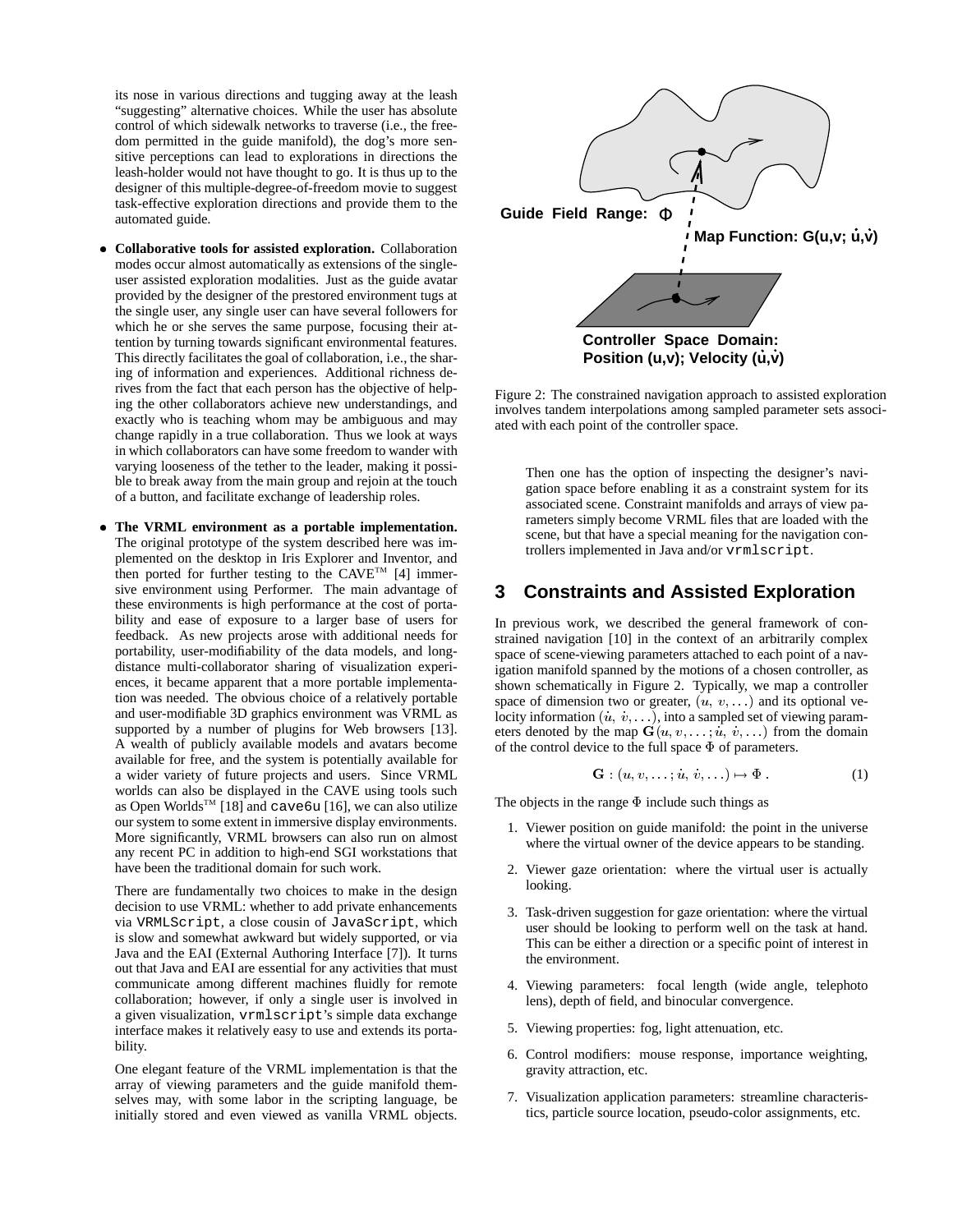

Figure 3: (a) Each point of the guide manifold permits one single viewing choice, interpolated among the sampled values selected by the designer. (b) A compass rose of view parameters is preselected at each sample point of the guide manifold to allow a viewpoint keyed to the user's direction of motion.

### **4 Fundamental Methods.**

#### **4.1 Single user locomotion/navigation.**

We begin our presentation of the implementation methods of the current system with the single-user navigation paradigms that we have found most useful. Experience with assisted navigation procedures has led us to work with two fundamental frameworks: *Fixed Gaze* and *Motion-Weighted Gaze*.

**Fixed Gaze.** There are two subclasses of fixed gaze. The first, illustrated in Figure 3(a), permits the user no freedom; wherever the controller is positioned, the viewing parameters are given uniquely by multidimensional interpolation of the sampled values supplied with the guide manifold. Wherever one moves, the gaze direction is predetermined, even if it points in the opposite direction to the viewer's motion. This mode is well suited to applications such as molecular inspection that require the gaze to be continually readjusted to face towards a complex, often nonconvex, object. The second, illustrated in Figure 3(b), is somewhat more clever: by storing a compass rose of fixed directions at each sample point, we can use the user's velocity vector to select from an interpolated family of appropriate directions. Instead of having the view parameters fixed by the position alone, the parameters are determined uniquely by the position and velocity  $(u, v, \dots; u, v, \dots)$  taken together.

**Motion-Weighted Gaze.** In motion-weighted mode, the user is imagined to be traveling in a sort of automobile or golf cart, or perhaps pulled by a sled dog. The heads-up direction of the viewing frame is fixed at sample points of the guide manifold by the designer, but the horizontal direction is undetermined. On the desktop, the user's gaze follows the direction of motion as long as the velocity is above threshold, though the guide avatar (which we like to choose as a guide dog) may look in the designer-stored directions of interest as they pass. In an immersive display environment, the navigation frame follows the same behavior, though of course the viewer can look off to the side if desired. When the user slows down, the gaze direction shifts to look at the interest point. Two modes are provided when motion resumes: either the original velocity is remembered and the gaze and motion shift back to the previous values, or the interest-point gaze direction becomes the new direction of initial motion and the old parameters are discarded. One other option that we have used is to alter the predetermined heads-up direction temporarily when the user is stopped, and rotate the entire frame, including the heads-up direction, in the plane of the interest direction and the heads-up direction, so the point of interest is centered in the field of view; the predetermined heads-up is recovered when motion resumes.

**Navigation Formulas.** The basic features of the navigation environment include several variables. First, we have at each point  $(u, v)$  of the guide manifold a prior point  $(u - du, v - dv)$ , so the velocity direction is the difference  $(u = du, v = dv)$ . The corresponding point  $x(u, v)$  in physical space thus has an instantaneous velocity

$$
\mathbf{V}(u, v) = \dot{\mathbf{x}}(u, v) \approx \mathbf{x}(u, v) - \mathbf{x}(u - du, v - dv) \tag{2}
$$

Other environment variables at each navigation parameter include an interpolated, fixed, heads-up direction  $h(u, v)$ , and a gaze point  $\mathbf{p}(u, v)$  or a gaze direction  $\hat{\mathbf{q}}(u, v)$ ; typically,  $\mathbf{q}(u, v)= \mathbf{p}(u, v)$  –  $\mathbf{x}(u, v)$  and we use the unit normal direction  $\hat{\mathbf{q}} = \mathbf{q}/\|\mathbf{q}\|$ .

At each point in the journey, the velocity may be computed approximately from neighboring differences as in Eq. (2); however, since the heads-up vector may not be related to the manifold normal, we need a more specific convention. All that is really needed is to use the Gram-Schmidt procedure to find the part of each vector that is parallel to  $h(u, v)$  and subtract it:

$$
\mathbf{q}_{\perp}(u,v) = \hat{\mathbf{q}}(u,v) - \hat{\mathbf{h}}(u,v) \left( \hat{\mathbf{h}}(u,v) \cdot \hat{\mathbf{q}}(u,v) \right)
$$
(3)

$$
\mathbf{V}_{\perp}(u,v) = \hat{\mathbf{V}}(u,v) - \hat{\mathbf{h}}(u,v) \left( \hat{\mathbf{h}}(u,v) \cdot \hat{\mathbf{V}}(u,v) \right), (4)
$$

with the corresponding unit vectors  $\hat{\mathbf{q}}_{\perp} = \mathbf{q}_{\perp}/\|\mathbf{q}_{\perp}\|$  and  $\hat{\mathbf{V}}_{\perp} =$  $\mathbf{V}_{\perp}/\|\mathbf{V}_{\perp}\|$  as usual.  $\hat{\mathbf{V}}_{\perp}(u, v)$  is the corrected velocity direction in the plane orthogonal to the heads-up direction, and should be our standard choice.

**Rotating about heads-up.** To rotate about the heads-up direction to get as close to the interest-point direction as we can without changing heads-up, we first project to the ground plane using Eq. (3) to get  $\hat{q}_\perp$  as shown in Figure 4(a). Defining

$$
\begin{array}{rcl}\n\cos \theta & = & \mathbf{V}_{\perp} \cdot \hat{\mathbf{q}}_{\perp} \\
\text{sign} \theta & = & \text{sign} \, \hat{\mathbf{h}} \cdot (\hat{\mathbf{V}}_{\perp} \times \hat{\mathbf{q}}_{\perp}),\n\end{array}
$$

we find the basic linear interpolation in the parameter  $t$  to be

$$
R(t\theta, \hat{\mathbf{h}})\,,\tag{5}
$$

where we take  $R(\phi, \hat{\mathbf{n}})$  to be the standard right-handed 3D rotation matrix about the fixed direction  $\hat{\mathbf{n}}$  by angle  $\phi$ .

**Tilting to a new heads-up.** The alternative interpolation to temporarily relinquish heads-up in favor of centering the point-ofinterest  $p(u, v)$  in the view is schematized in Figure 4(b). We represent each frame as a standard OpenGL-like coordinate frame, with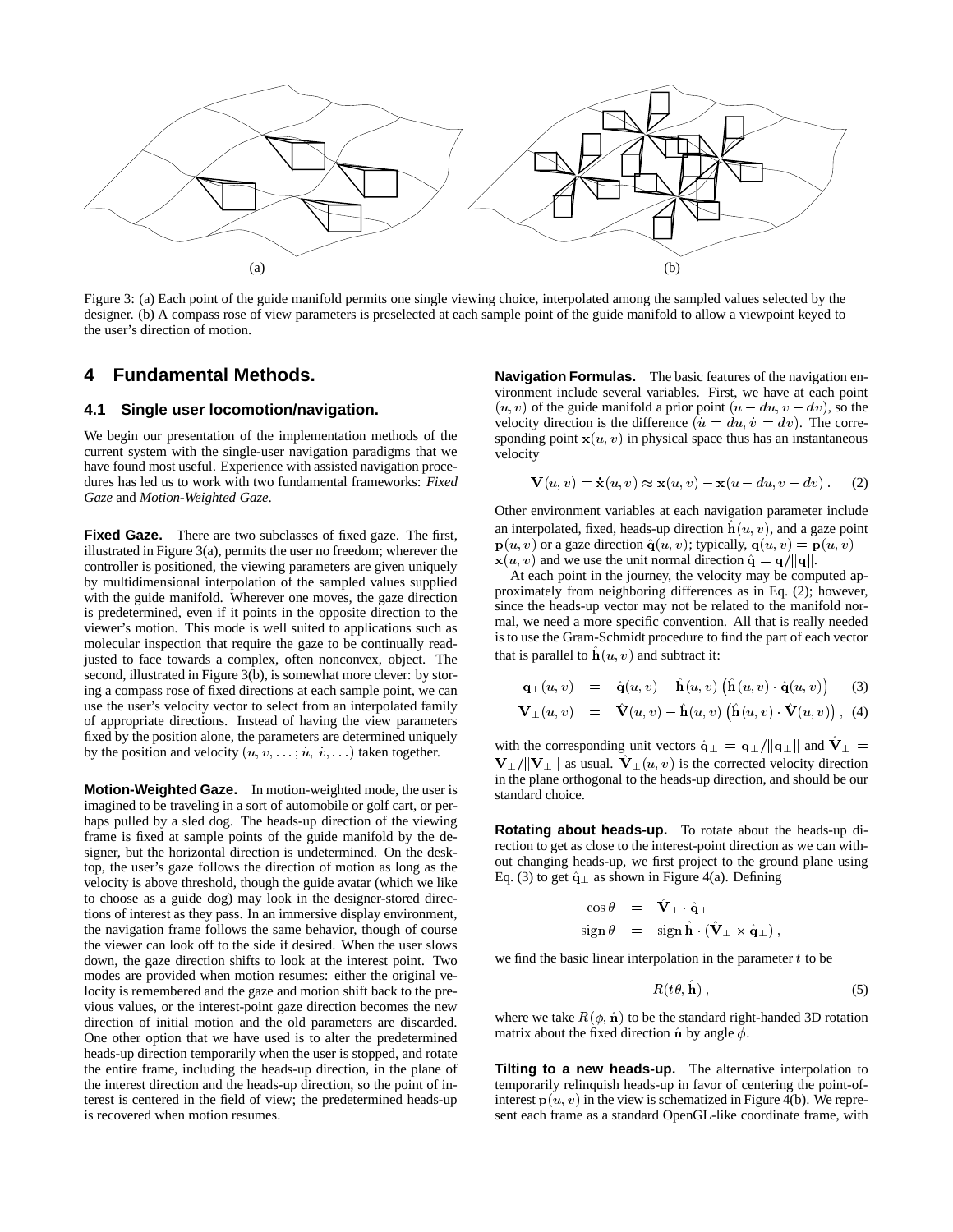

Figure 4: Motion-weighted gaze modes. The direction of user travel determines gaze direction while moving, but guide avatar may indicate points of interest as they go by. (a) In this mode, if the user chooses to slow or stop, the direction of the point of interest is projected to the plane perpendicular to the current heads-up direction and the gaze is swung around to align with that direction while leaving heads-up invariant. (b) An alternative is to determine two frames, one pointing towards the direction of motion, and the other towards the point of interest, and formulate an interpolation between them by finding the eigenvector of the matrix  $F_2 \cdot F_1^{-1}$  and using that to interpolate between the initial and final frames.

the gaze direction the negative of the  $z$  direction (in the third column) and the heads-up being the positive  $y$  direction (in the second column). Thus, if  $F_1$  is the frame matrix corresponding to looking in the direction of travel at a particular point  $(u, v)$ , and  $F_2$  is the frame formed by tilting in the plane of  $(h, \hat{q})$  to gaze directly in the interest-point direction  $\hat{q}$ , we have

$$
F_1 = |\hat{\mathbf{V}}_{\perp} \times \hat{\mathbf{h}} \hat{\mathbf{h}} - \hat{\mathbf{V}}_{\perp}| \qquad (6)
$$

$$
F_2 = |\hat{\mathbf{q}} \times \hat{\mathbf{h}}' \quad \hat{\mathbf{h}}' - \hat{\mathbf{q}} | \qquad (7)
$$

where  $h^{\prime}$  can be computed using Gram-Schmidt as usual,

$$
\mathbf{h}' = \hat{\mathbf{h}} - \hat{\mathbf{q}} \left( \hat{\mathbf{q}} \cdot \hat{\mathbf{h}} \right) , \qquad (8)
$$

where  $\hat{\mathbf{h}}' = \mathbf{h}'/\|\mathbf{h}'\|$ . The key to the interpolation is now to find a parameterized rotation that starts at  $F_1$  and follows a great circle geodesic path to  $F_2$ . Such an interpolation is computed starting with the rotation matrix

$$
R(\theta, \hat{\mathbf{n}}) = F_2 \cdot (F_1)^{-1} \tag{9}
$$

where  $\theta$  and  $\hat{\mathbf{n}}$  are easily determined by standard methods [23, 17]. Then the matrix

$$
M(t) = R(t\theta, \hat{\mathbf{n}}) \cdot F_1 \tag{10}
$$

is easily verified to reduce to  $F_1$  at  $t = 0$  and to  $F_2$  at  $t = 1$ .

**Hybrid Tilt.** An intuitively pleasing variant that seems to combine the best of both these methods is to rotate first about the headsup direction to align with  $\hat{\mathbf{q}}_{\perp}$  , and then tilt by rotating about  $\hat{\mathbf{q}} \times \mathbf{h}$ using the interpolated rotation

$$
R(t \arccos(\hat{\mathbf{q}} \cdot \hat{\mathbf{q}}_{\perp}), \hat{\mathbf{q}} \times \mathbf{h}/\|\hat{\mathbf{q}} \times \mathbf{h}\|) . \tag{11}
$$

to look in the  $\hat{q}$  direction, making overall a kind of "L"-shaped sweep.

### **4.2 Taxonomy of Assisted Navigation**

Most situations appropriate to assisted navigation can be realized with several basic classes of user options, including where to look while *moving*, how to behave when *stopping*, and how to move when *restarting*:

#### **Moving.**

#### **Fixed Gaze.**

- **Single Direction.** At each point of the guide manifold, only one fixed set of gaze parameters is stored. Whether one moves backward, forward, or sideways, the direction of view and the family of viewing parameters is always the same, as illustrated in Figure 3(a).
- **Rose of Directions.** A compass-rose of directions and parameter fields, typically four, is stored at each sample point of the guide manifold, as represented in in Figure 3(b). The travel direction  $(u, v)$  is used to interpolate an appropriate value given the sampled values on the compass rose.
- **Motion Weighted Gaze.** If full control of the gaze is relinquished, we can store data or algorithms determining the heads-up direction at every guide manifold sample point, while permitting any viewpoints within the remaining rotational degree of freedom. The mathematical framework for dealing with such freedom is in fact isomorphic to the problem of assigning frames to surfaces with fixed normal directions, and was treated thoroughly using a quaternion framework in recent work by one of the authors [9, 12].
	- **Watch where you are going.** Using the model of a traveling vehicle such as an automobile or golf-cart, the user will want to focus on the "road," and so the gaze will be aligned with the direction of motion consistent with the fixed heads-up direction. Note that the correct plane for the vehicle velocity is determined by interpolating the vertex normals, so the proper velocity is found from Eq. (4) by projecting the actual difference between successive vehicle  $(u, v)$  positions to that local plane.
	- **Be slightly distracted.** We assume that some, if not all, points along our route of locomotion have directions of interest that may be pointed out to us by the guide avatar. If it is task-appropriate, we may wish to allow our gaze to be distracted from the motion direction towards the interesting direction using a certain percent-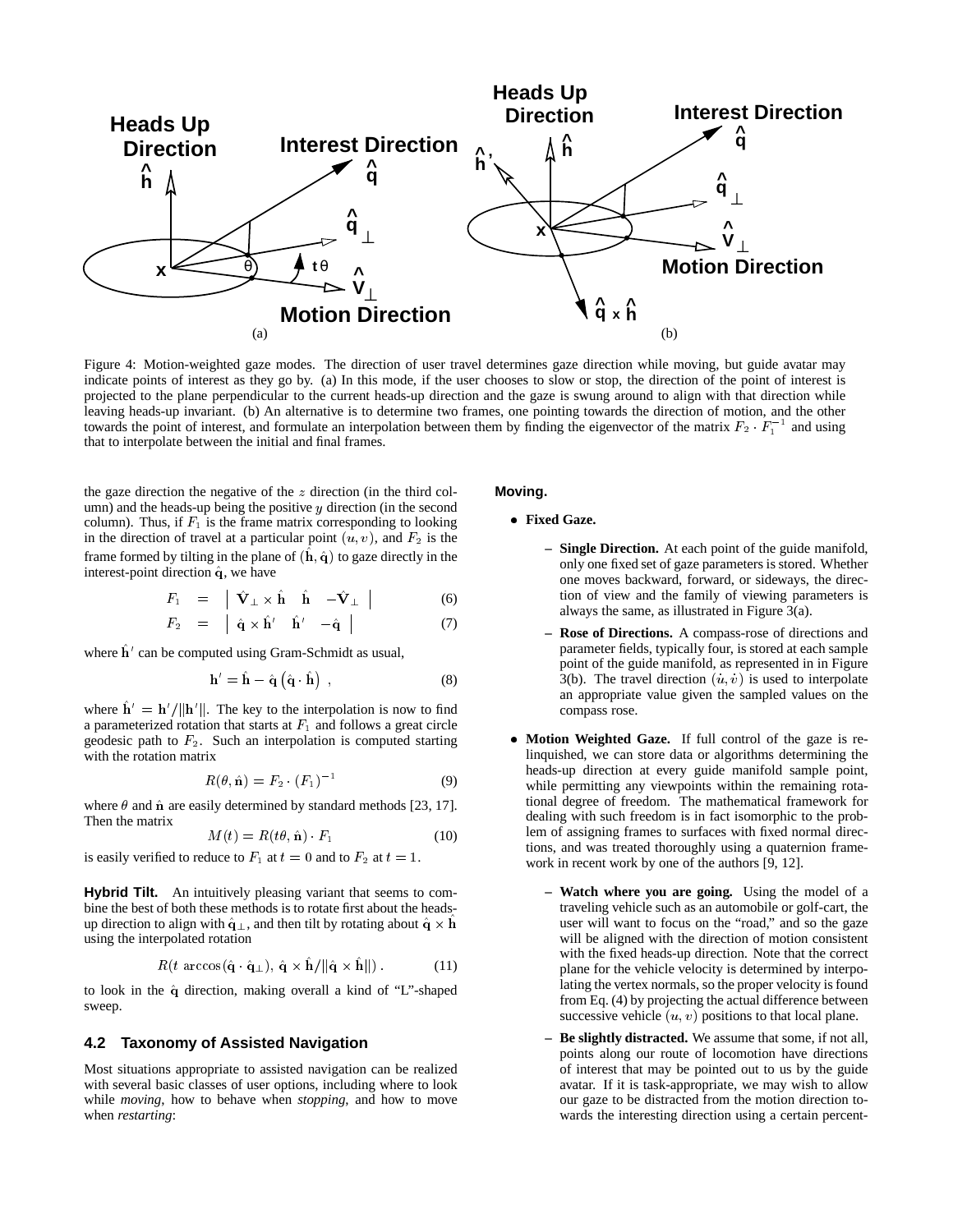age or weight that would logically depend on our velocity.

 **Dual gaze and motion control.** In an immersive environment as well as in a desktop system with multiple controls, one can alternatively modify one's gaze direction while continuing to move independently in a different direction.

#### **Stopping.**

- **Force the gaze to preserve heads-up.** Assuming that a pleasant, scene-oriented heads-up constraint has been supplied for the guide manifold, we could assume that, wherever we are, we have only the freedom to pivot about that fixed (interpolated) direction determined by the sampled grid values. In this case, an interest-direction above or below the viewer's plane cannot be gazed at directly, but must be approximated; normally this involves projecting the gaze to the user plane and pivoting to face in the direction of this projection, as shown in Figure 4(a).
- **Gaze in the direction of interest.** If we are willing to risk the disorientation of losing the heads-up direction temporarily in the interest of having the object of attention centered in the view, we can perform a more complex view interpolation when the viewer stops to look. In this case, we determine the plane containing the desired gaze direction and the headsup direction and force the temporary, new heads-up to lie in that plane. This determines all the new frame parameters, and we simply do a frame interpolation directly to this orientation starting from the original traveling frame, as shown in Figure 4(b).

#### **Restarting.**

- **Remember prior direction.** Using the model of a vehicle as our mode of travel, we can assume the vehicle has stopped but has not turned. Thus no matter where we turned our head to look, the vehicle will start moving again in its old direction, and we will swing our heads gradually to align with that direction as we gain velocity. The vehicle remains fixed as shown in Figure 5(a); only the view direction changes.
- **Redirect towards interest point.** Alternatively, the vehicle can turn with us as we stop, as shown in Figure 5(b). The interpolation is computed according to Eq. (5) which was used also to compute Figure 4(a). Then when we restart our journey, there is no memory of the prior state, and we trundle on in the direction of the interesting object we stopped to observe.

The utility of these modes cannot be evaluated universally; the appropriateness depends on the task and context.

### **5 Guided Collaboration**

The basic environment that we have described embodies a natural extension to a collaborative system. The assisting features of the guide avatar may be exploited in the extension to collaborative viewing. Among the relevant properties we note the following:

 **Tracking and Watching.** The leader's guide appears in the center of the view of the leader, but the leader appears in the center of the view of the followers, so as the leader tracks the guide, the collaborators track the leader. Each human leader's avatar is seen by the attached collaborators in a central location; if the leader is immersed in a system with a headtracker, the followers see the leader's head motions much as the leader can see the pointing motions of the automated guide avatar. And each following collaborator can in turn be a leader for another group of followers, who will see him or her in the leadership position, as shown in Figure 1.

- **Sharing Points of Interest.** When the leader stops to check a point of interest, all the following collaborators either turn in place, or swing, attached to the leader, to face that direction while remaining within the legal guide manifold. This avoids many troublesome navigation problems for the collaborators, since they can pay visual attention to what is being emphasized without extra navigation effort to get in a good position. In regions where the designer knows in advance that collaborative viewing of an object will take place, extra care can be taken to construct an "arena" — a bowl-like area in the guide manifold that will let the collaborators place themselves in good viewing positions as though sitting on a hillside above the guide. Alternatively, in applications like molecule inspection that may require gaze directions essentially orthogonal to the guide surface, it may be better to use a model in which the collaborators swing out of the guide manifold behind the leader (see, e.g., Figure 7(b)).
- **Tethering Freedom.** Of course, there will always be some situations in which the collaborators will have to jockey their positions to get a point of view, but each has some degrees of control of their situation as well. Returning to the leash analogy, the collaborators following a particular leader are treated as though constrained by elastic leashes. The can wander from side to side, pull themselves up close behind the leader for a better view, or drop back. One mode permits the following collaborators to detach completely from the leader and navigate the guide manifold with their own guide avatar if they are not interested in what the leader is pointing out. A press of the button re-attaches the leash or tether, and the straggler rejoins the group with a slow-in slow-out camera motion similar to the standard VRML browser's transitions among prestored viewpoints.
- **Speed Sensitivity** When traveling at reasonable speed, the viewer will be moving in a particular direction and will be centered directly behind the local guide. Regardless of the speed, the human or automated guide avatar will typically turn its head or pointer to indicate interesting things that are being passed by. If the navigator slows below a threshold, all are coerced to look in the "preferred" direction. Upon resuming speed, travel resumes according to the chosen options from Figure 5. The redirection mode of Figure 5(b) may be preferred for continuous over-the-shoulder collaborative viewers.
- **Intelligent Dragging.** If a collaborative tethering paradigm is too rigid, the following viewers can easily bump into walls or get disoriented. For terrain-like environments, our system keeps the viewer tied to the constraint manifold at a fixed distance and horizontal angle from the guide, thus eliminating the need for expensive collision detection, and permits bringing the reins up tight, wandering loosely behind the leader, or detaching and requesting an automated return later. For molecule-like environments, or situations where the collaborators need to look from a viewpoint that is behind their guide, but cannot be exactly on the guide manifold because the guide is facing perpendicular to the guide surface, the collaborators can be constrained to keep a fixed relationship to the guide per se, rather than being constrained to the navigable manifold; the leading guide, however, retains context and keeps a position on the constraint manifold while staying in full view of the collaborators.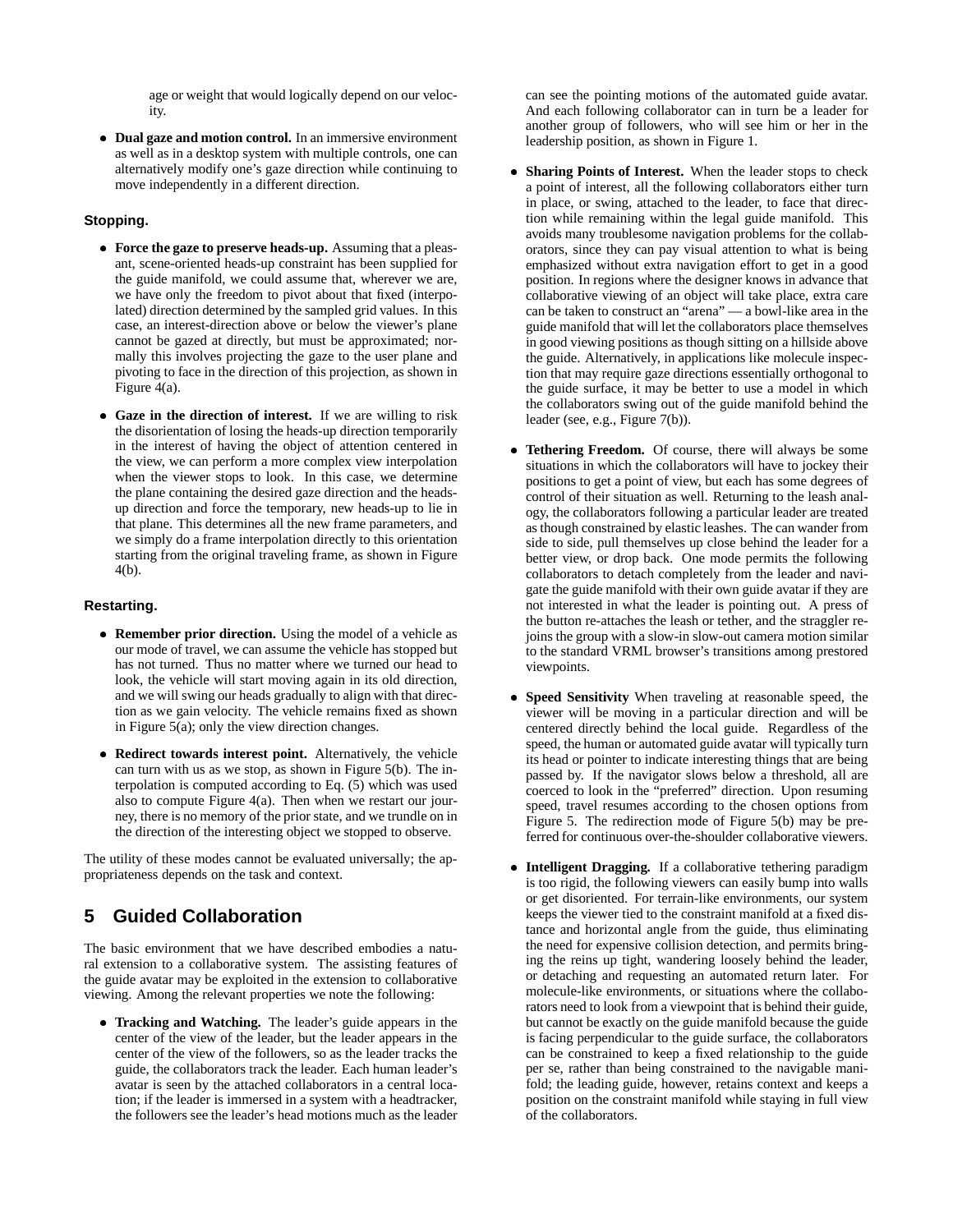

Figure 5: Restart modes after stopping to inspect an interest point. (a) Leave vehicle pointing in original direction, turning only the gaze when inspecting the interest point; continue in original direction of travel when resuming motion. (b) Rotate the vehicle in the ground plane, basically as in Figure 4(a), to align as closely as possible with the gaze direction, and then resume motion in that direction, forgetting the original direction.

## **6 Examples**

**Terrain Following.** In Figure 6, we show examples of an environment represented by a 3D terrain elevation map. This environment is distiguished by the assignment of a fixed heads-up vector to each point of the plane, typically either oriented with gravity or with the pointwise terrain normal vectors. Each motion produces a new camera model constructed from the prestored normal and the shape of the object being navigated.

**Molecular Examination.** We first get a hint of the value of constrained navigation when we examine the cumbersome environment of a large molecule in Figure 7. Here, choosing the heads-up direction requires significant designer attention to match the particular application, which might be the examination of a protein binding site or unusual geometry.

**Non-Convex Buildings.** Standard 3D viewers attempt to see all aspects of an object by "rolling it over" in your virtual hand. The critical problem with this approach is that it does not account for various non-convex nooks and crannies which could keep the viewer in a standard examiner from seeing important details. In Figure 8, we show how a bubble-like navigation field can settle over a very nonconvex building or an entire set of buildings without any need for complex user actions or prior knowledge of the interest points.

## **7 Conclusion and Future Work**

We have implemented a designer-assisted approach to the problem of exploring and visualizing a virtual space that permits a natural extension to shared collaborative experiences. The paradigm exploits positional and camera-model constraints on navigation, as well as taking advantage of additional variables such as interestpoints to provide extra assistance that focuses the user's explorational wanderings on the task objectives. Our specific design incorporates not only task-based geometric constraints on the viewer's location and gaze, but also a personal "guide" that serves two important functions: keeping the user oriented in the navigation space, and "pointing" to interesting subject areas as they are approached. Collaboration in a particular style is supported by recursively attaching following collaborators to a guiding avatar, which may be either an automaton or a human. By implementing

the constraint configurations as VRML objects with additional navigational interpretation, we achieve a new level of portability and availability.

Among the areas remaining for future work, we note:

- Scaling. Scaling up to large applications such as the entire earth requires the introduction of interesting new complexities such as multiresolution constraint grids. See [28] for an initial attempt at this problem.
- **Time Evolving Systems.** Data, points of interest, and guide manifolds that vary with time present additional challenges due to the requirements imposed by additional dimensions of interpolation and context knowledge. An example of such a problem would be modeling an arctic hiker traversing an ice flow that is in the middle of breaking up and drifting away in pieces.
- **User Testing.** Gathering user data on effectiveness of the various navigation modes is currently in progress. Specific measurement and data-recording tools need to be added to support this task. A quite advanced system for supporting such inquiries has been presented by Hix et al., [14].
- **Collaborative Testing.** Collaboration data are particularly difficult to come by because of the challenge of finding groups of users with an appropriate problem and resources. Several projects currently underway in our laboratory, including work on immersive exploration of astrophysical data, are anticipated to provide an appropriate framework. A sampling of the questions specifically related to virtual collaboration that need to be understood has been studied recently by Tromp, et al., and Steed, et al. [25, 24].

## **Acknowledgments**

This research was made possible in part by NSF infrastructure grant CDA 93-03189 and the support of the Indiana University Advanced Information Technology Laboratory.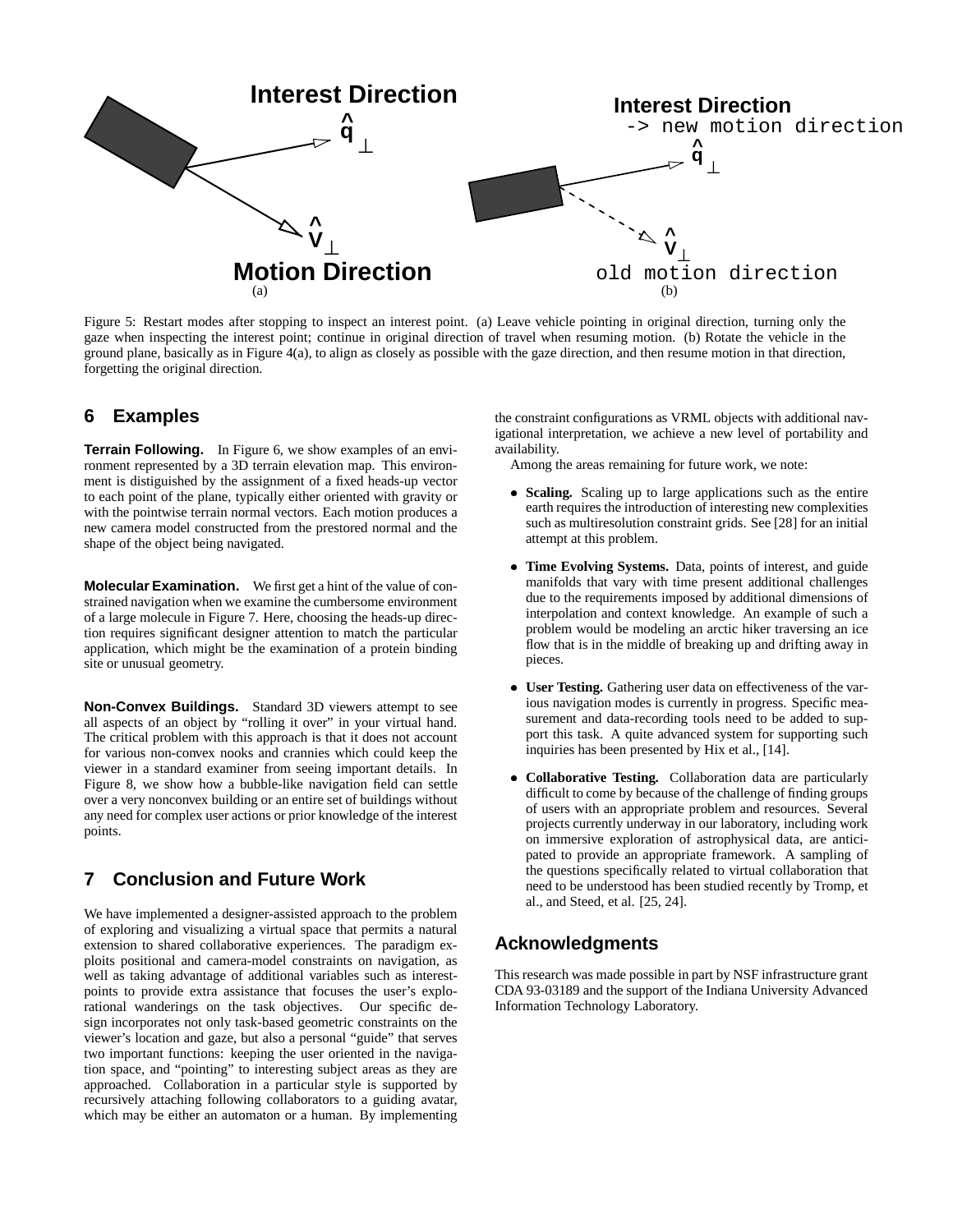### **References**

- [1] M. Billinghurst and J. Savage. Adding intelligence to the interface. In *Proceedings of VRAIS '96*, pages 168–175, 1996.
- [2] D. Bowman, D. Koller, and L.F. Hodges. Travel in immersive environments: An evaluation of viewpoint motion control techniques. In *Proceedings of VRAIS '97*, pages 42–52, 1997.
- [3] D. Bowman, D. Koller, and L.F. Hodges. A methodology for the evaluation of travel techniques for immersive virtual environments. *Virtual Reality: Journal of the Virtual Reality Society*, 3:120–131, 1998.
- [4] Carolina Cruz-Neira, Daniel J. Sandin, and Thomas A. De-Fanti. Surround-screen projection-based virtual reality: The design and implementation of the CAVE. In James T. Kajiya, editor, *Computer Graphics (SIGGRAPH '93 Proceedings)*, volume 27, pages 135–142, August 1993.
- [5] R. P. Darken and J. L. Sibert. Wayfinding strategies and behaviors in large virtual environments. In *Proceedings of Human Factors in Computing Systems (CHI '96)*, pages 142– 149, 1996.
- [6] S. M. Drucker, T. A. Galyean, and D. Zeltzer. Cinema: A system for procedural camera movements. In *Computer Graphics*, pages 67–70, 1992. Proceedings of 1992 Symposium on Interactive 3D Graphics.
- [7] EAI. External authoring interface. A Java interface specification for VRML; see http://www.vrml.org/WorkingGroups/vrml-eai/Specification/ for more information.
- [8] Joseph L. Gabbard and Deborah Hix. A taxonomy of usability characteristics in virtual environments. Report for ONR, November 1997. Obtainable from port for ONR, November 1997. http://csgrad.cs.vt.edu/ jgabbard/ve/taxonomy.
- [9] A. J. Hanson. Constrained optimal framings of curves and surfaces using quaternion gauss maps. In *Proceedings of Visualization '98*, pages 375–382. IEEE Computer Society Press, 1998.
- [10] A. J. Hanson and E. Wernert. Constrained 3D navigation with 2D controllers. In *Proceedings of Visualization '97*, pages 175–182. IEEE Computer Society Press, 1997.
- [11] A. J. Hanson, E. Wernert, and S. Hughes. Constrained navigation interfaces. In Hans Hagen and Hans-Christian Rodrian, editors, *Scientific Visualization*. Springer Verlag, 1999. To appear in collection based on proceedings of Dagstuhl '97 Workshop on Scientific Visualization.
- [12] A.J. Hanson. Quaternion gauss maps and optimal framings of curves and surfaces. Indiana University Computer Science Department Technical Report 518 (October, 1998).
- [13] Jed Hartman and Josie Werneke. *The VRML 2.0 Handbook*. Addison-Wesley, 1996.
- [14] Deborah Hix, J. Edward Swan II, Joseph Gabbard, Mike McGee, Jim Durbin, and Tony King. User-centered design and evaluation of a real-time battlefield visualization virtual environment. In *Proceedings of IEEE VR '99*, pages 96–103, 1999.
- [15] J. D. Mackinlay, S. Card, and G. Robertson. Rapid controlled movement through a virtual 3D workspace. In *Computer Graphics*, volume 24, pages 171–176, 1990. Proceedings of SIGGRAPH 1990.
- [16] Swaminathan Narayanan. cave6u. A VRML browser for the CAVE. A description is available at http://www.evl.uic.edu/swami/cave6u/vrml.html.
- [17] G. M. Nielson. Smooth interpolation of orientations. In N. M. Thalman and D. Thalman, editors, *Computer Animation '93*, pages 75–93, Tokyo, June 1993. Springer-Verlag.
- [18] OpenWorlds. A commercial VRML browser. Information is available at http://www.openworlds.com.
- [19] Kyoung Shin Park and Robert V. Kenyon. Effects of network characteristics on human performance in a collaborative virtual environment. In *Proceedings of IEEE VR '99*, pages 104– 111, 1999.
- [20] C. B. Phillips, N. I. Badler, and J. Granieri. Automatic viewing control for 3D direct manipulation. In *Computer Graphics*, pages 71–74, 1992. Proceedings of 1992 Symposium on Interactive 3D Graphics.
- [21] J.S. Pierce, A. Forsberg, M.J. Conway, S. Hong, R. Zeleznik, and M.R. Mine. Image plane interaction techniques in 3d immersive environments. In *Computer Graphics*, pages 39– 43, 1997. Proceedings of 1997 Symposium on Interactive 3D Graphics.
- [22] W. Robinett and R. Holloway. Implementation of flying, scaling, and grabbing in virtual worlds. In *Computer Graphics*, pages 189–192, 1992. Proceedings of 1992 Symposium on Interactive 3D Graphics.
- [23] K. Shoemake. Animating rotation with quaternion curves. In *Computer Graphics*, volume 19, pages 245–254, 1985. Proceedings of SIGGRAPH 1985.
- [24] A. Steed, M. Slater, A. Sadagic, A. Bullock, and J. Tromp. Leadership and collaboration in shared virtual environments. In *Proceedings of IEEE VR '99*, pages 112–115, 1999.
- [25] J.G. Tromp, A. Steed, E. Frecon, A. Bullock, A. Sadagic, and M. Slater. Small group behaviour in the COVEN project. *IEEE Computer Graphics and Applications*, 18(6):53–63, 1998.
- [26] C. Ware and D. Fleet. Context sensitive flying interaction. In *Computer Graphics*, pages 127–130, 1997. Proceedings of 1997 Symposium on Interactive 3D Graphics.
- [27] C. Ware and S. Osborne. Exploration and virtual camera control in virtual three-dimensional environments. In *Computer Graphics*, volume 24, pages 175–184, 1990. Proceedings of 1990 Symposium on Interactive 3D Graphics.
- [28] Z. Wartell, W. Ribarsky, and L. Hodges. Third-person navigation of whole-planet terrain in a head-tracked stereoscopic environment. In *Proceedings of IEEE VR '99*, pages 141–148, 1999.